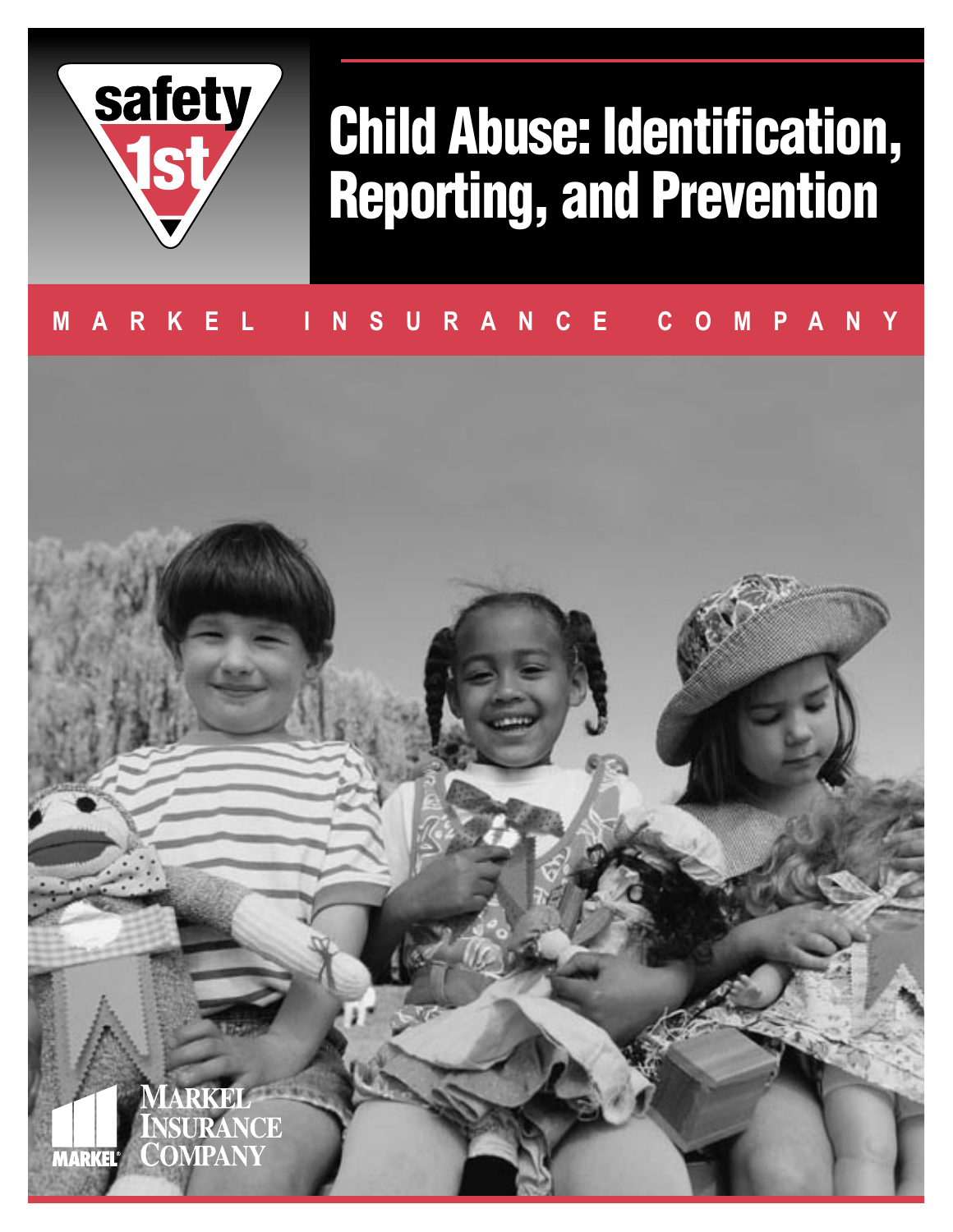#### Copyright ©2002 by Markel Insurance Company

The material in this publication is for general safety information only and should not be used in place of advice by a qualified consultant. Markel Insurance Company assumes no responsibility for actions taken as result of information published herein.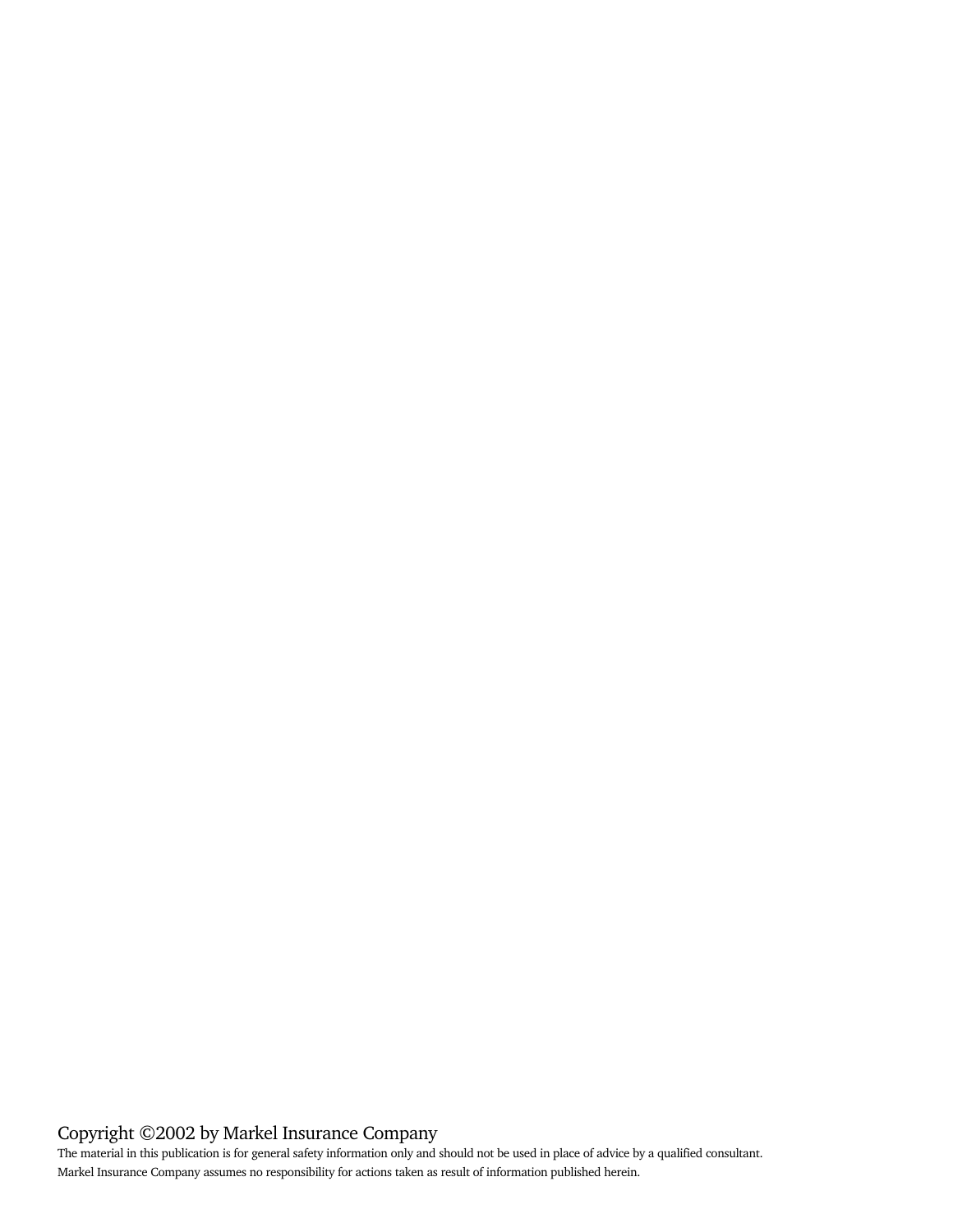

## **Child Abuse: Identification, Reporting, and Prevention**

#### **By John C. Patterson Senior Program Director Nonprofit Risk Management Center**

Child abuse, especially child sexual abuse, is a difficult subject for everyone. Yet a single allegation of child abuse, whether or not it proves true, can devastate your reputation and destroy your organization. The best way to protect children from abuse, and yourself, your employees and volunteers, and your organization from allegations of child abuse, is to prevent abuse from happening in the first place. This booklet will tell you how to

- Identify child abuse.
- Report suspected child abuse.
- Prevent child abuse.
- Manage the media.

This guide also provides a list of Internet resources you can use to learn more about preventing child abuse. At the back of the book are sample forms that you can use to report abuse, assess your organization's policies and procedures, and evaluate potential employees and volunteers.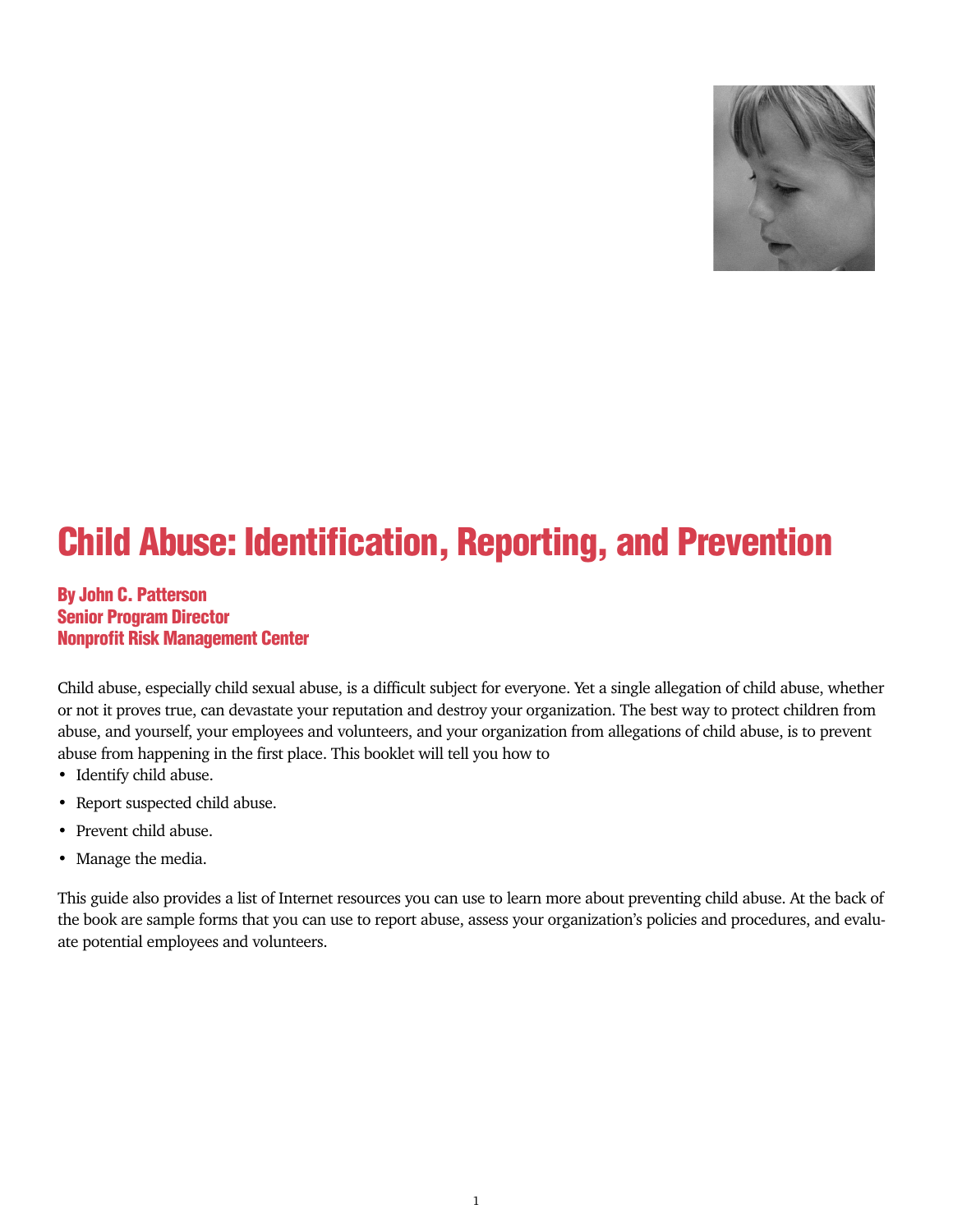# **Child Abuse: Identification, Reporting, and Prevention**



*By John C. Patterson*

## **Identifying Child Abuse**

How can you tell if a child has suffered abuse? If Thomas has a bruise on his forehead, does this mean he was beaten up or that he ran into a soccer goal? What about Angela, who has burn marks shaped like gloves on both hands—is this a sign of abuse?

Unfortunately, the signs of child abuse are not crystal clear, and some abused children show no outward signs of abuse. But as a general rule, if you notice a sudden change in a child's behavior and that behavioral change is sustained over time, it's worth looking into. The behavioral change may or may not be the result of abuse. Likewise, physical signs of sexual abuse do not necessarily mean the child was molested, but certainly warrant investigation.

The following table gives you some general guidelines in identifying the signs of childhood stress and different types of child abuse.

Dramatic changes in school

### **Childhood Stress Emotional Abuse Physical Abuse Sexual Abuse**

Behavioral Indicators

Same signs as stress Conflicting or changing stories about how injury occurred Delayed or inappropriate treatment of the injury

Same signs as stress Reluctance to be left alone with a particular person Wearing lots of clothes, especially to bed Creating drawings that show genitals Fear of touch Abuse of animals Excessive or public masturbation Age-inappropriate sexual play (with themselves, other children, pets, or toys) Physical indicators of sexual abuse, if present at all, tend to be temporary Difficulty in walking Torn, stained, or bloody underwear Genital pain or itching Bruised or bleeding external genitals Sexually transmitted diseases Pregnancy

performance Overly aggressive or compliant behavior Depression Delinquency or running away from home Sleep disorders

Eating disorders

Same signs as stress Thumb sucking, head banging, rocking Hysteria, phobias, compulsions, hypochondria Inappropriately adult or infantile behavior Speech disorders Talking about, threatening, or attempting suicide

### Physical Indicators

Generally no physical indicators (Generally no physical indicators (Burns, bruises, or cuts in unusual areas, such as the soles of feet, palms of hands, back, abdomen, face, neck, back of arms or legs Multiple burns, bruises, or cuts in various stages of healing Glove-shaped burns on the hands or sock-shaped burns on the feet from being forced to bathe in scalding water Adult-sized bite marks Unexplained fractures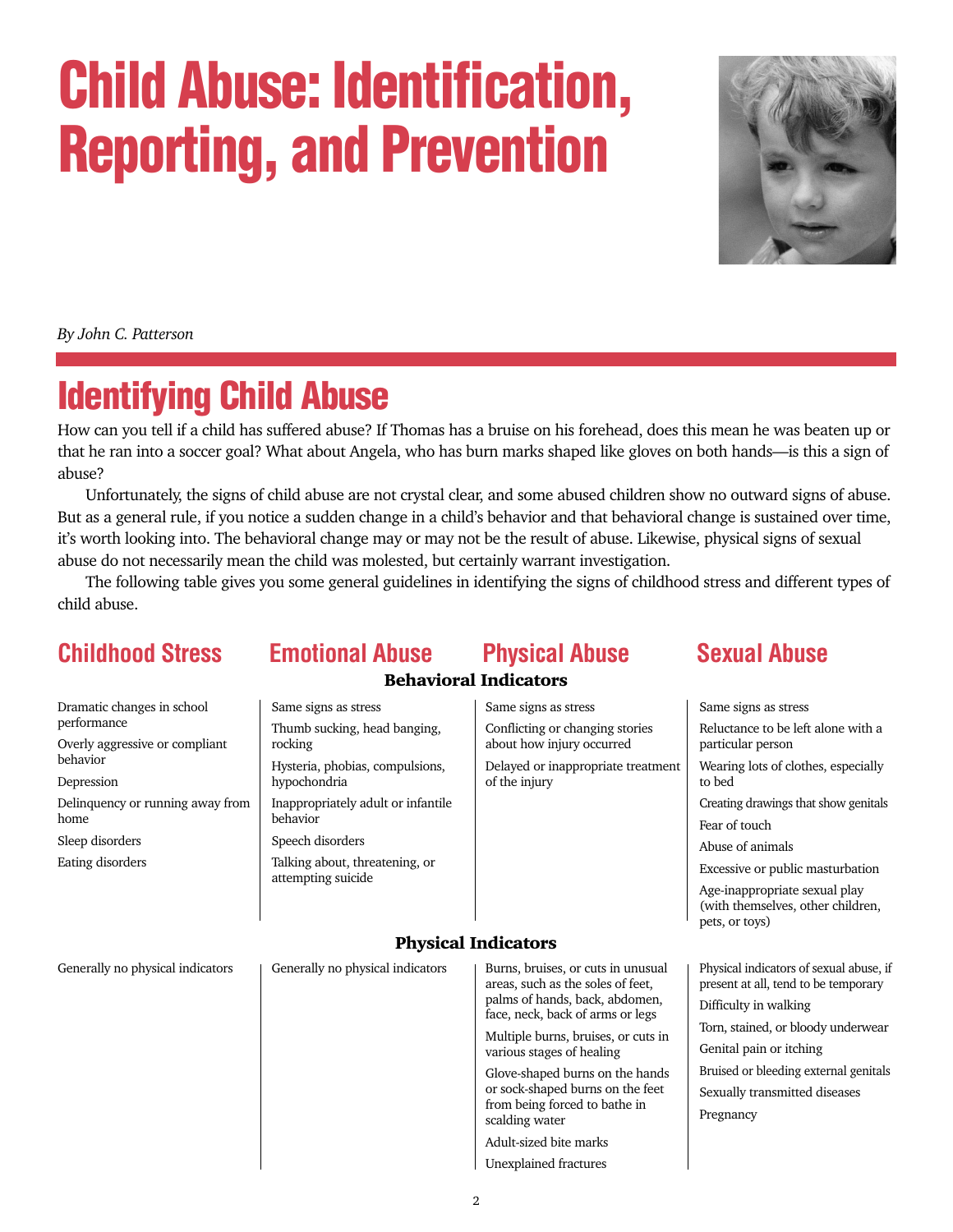### **Identifying Potential Child Abusers**

Just as there is no foolproof way to identify an abused child, there is no sure way to identify people who abuse children. Statistically, among abuse cases reported, women are more likely to neglect and emotionally abuse children, while men are more likely to physically and sexually abuse children. But adults are not the only ones who abuse children. Many cases of abuse, especially sexual abuse, occur when children molest other children.

Child abusers come in every size, shape, color, age, economic group, and religion. Often they are people you like and respect—people who you can't imagine would ever hurt a child. Yet the one common characteristic of child abusers is that they are generally under stress and cannot cope with that stress in an acceptable way.

### **Investigating and Reporting Suspected Child Abuse**

You must investigate and report each incident of suspected child abuse as quickly as possible. While the incident is under investigation, it is critical to prevent all contact between the child and the alleged abuser.

#### **Investigating the Incident**

When a staff member or child reports abuse, it's essential not to panic. You want to reassure the child that he or she isn't to blame for the abuse, and that it won't happen again. You also need to find out what happened. The best way to do this is by asking open-ended questions, which can't be answered by a "yes" or "no." Take the child to a quiet place that is within view of other adults and ask questions such as "Tell me what happened?", "Where were you?".

Note: Do not examine the child or conduct a detailed investigation. This is best left to child protective services and other authorities.

#### **Reporting the Incident**

#### Who Reports Incidents of Suspected Abuse?

In most states, childcare workers are legally required to report any incident of suspected child abuse. The authorities assume your report is made in good faith, so even if the report proves false, you will not be held civilly or criminally responsible for making it. Because it is so important to quickly and accurately report suspected abuse, many organization directors prepare these reports themselves, rather than delegate this responsibility to other staff members.

Note: You should report all incidents of suspected child abuse, even if you receive an anonymous letter or phone call reporting abuse. Too many children have been hurt because no one followed up on an anonymous tip.

#### Where are Incidents Reported?

Each state has specific agencies that receive and investigate reports of suspected child abuse and neglect. Typically, you must report incidents to child protective services within a Department of Social Services, Department of Human Resources, or Division of Family and Children's Services. In some states, police departments also may receive reports.

It's helpful to establish a relationship with child protective services and other agencies before an incident happens. Many organizations set up a memorandum of understanding that incorporates the legal requirements and your organization's internal reporting procedures. Both you and the agency director sign the memorandum and each organization keeps a copy on file.

#### What is the Internal Reporting Procedure?

In addition to legally required reports of child abuse, your organization should have an internal reporting procedure. At a minimum, you should

- Notify your organization's legal counsel.
- Notify your organization's insurance provider.
- Write a report detailing the suspected incident (see the Child Abuse Internal Report form on page 7).

## **Preventing Child Abuse**

You can't predict when child abuse will happen, but with careful planning and hiring practices, you can make it more difficult for abuse to occur (see the Self-Assessment Checklist on page 8).

### **Screening Applicants**

Preventing child abuse starts by thoroughly screening your organization's job applicants and volunteers before you allow them to work with you. At a minimum, you should

- Have the applicant complete a formal, written, job application (see the Employment Application for Staff and Volunteers on page 10).
- Conduct a face-to-face interview with the applicant.
- Check at least three references.
- Check with past employers and volunteer organizations.
- Check your state's sex-offender registries (available in many states on the Internet).
- Check your state's criminal records.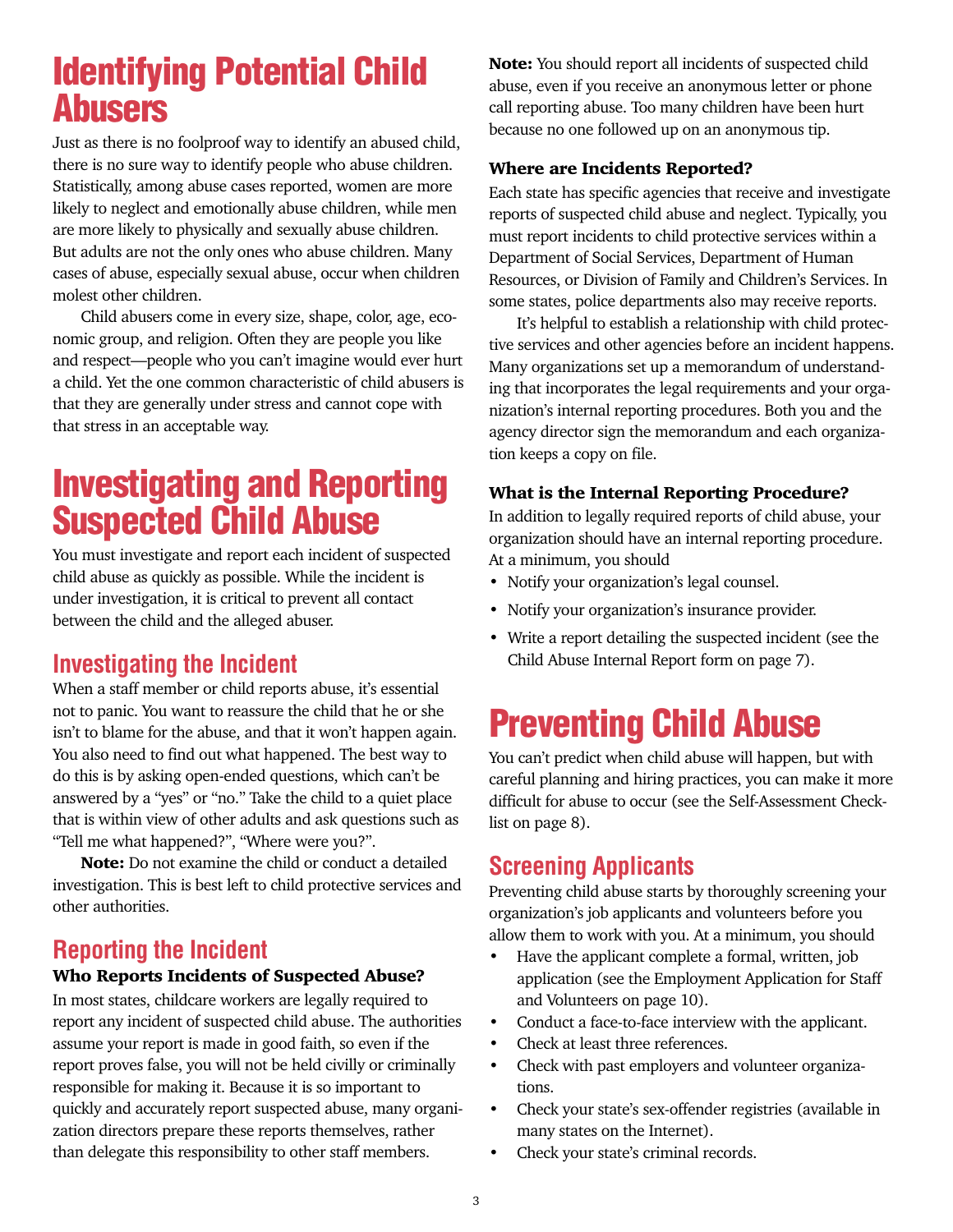Note: If the applicant has recently moved to your state, also check the records of states in which she has previously resided.

If the applicant will be left unsupervised with a child for long periods of time, you should also conduct a comprehensive, national background check, which includes an FBI fingerprints check. This can take anywhere from 6 weeks to 6 months—a complete set of good, readable fingerprints speeds the process considerably.

Bear in mind that many child abusers have no previous criminal record. Because of this, the face-to-face interview and reference checks are among the best tools to evaluate a potential employee or volunteer.

#### Interviewing Applicants

During the interview, you want to find out how the applicant feels about and relates to children. Be wary of applicants who want to save the world, idealize children and childhood, think adults should relate to children as peers, or want to spend a lot of time alone with children.

To find the best fit for each position, ask every applicant the same questions and keep a record of their responses. Ask open-ended questions, such as

- How would you discipline a child who misbehaves?
- Why are you interested in this position?
- What kind of supervisory environment do you prefer?

#### Checking References

A managerial-level employee should check every applicant's references. Don't rely on references from friends and former co-workers—ask the applicant to provide the names of people who have directly supervised and observed her at work.

In addition to administrative questions (when did she work for you, why did she leave, what was her position), ask open-ended questions like these:

- What skills does she have in working with young children?
- Does she have realistic expectations for children's behavior?
- How does she handle frustration or criticism on the job?
- Have you seen her discipline a child? What did she do?
- How does she communicate with parents?
- Have there been any complaints about her care of children?
- Would you rehire her to work with young children?
- Do you feel there are any problems or conditions (such as alcohol or drug abuse, criminal activity, or history of

mistreating children) that would endanger children placed in her care or interfere with her ability to do the job?

#### Checking Criminal Records

Depending on your organization's mission, the fact that an applicant has a criminal history may not necessarily disqualify her from working with you. For example, if your organization employs former offenders to mentor at-risk youth, you will allow applicants with certain types of criminal convictions to work in your organization. You decide what's right for your organization and how much risk you are willing to take. As a common-sense rule, you would never employ someone who has been convicted of physically or sexually abusing children or any other crime against children. You would also screen out applicants with a history of violent or sexually exploitative behavior.

You should also take certain factors and circumstances into account, such as how recently she committed the offense, how old she was at the time of the offense, what special conditions may have led up to the offense (peer pressure, joining a gang out of fear), and the probability she will continue the same type of criminal behavior.

#### **Establishing Policies to Protect Children**

Your organization should adopt policies that make it difficult for abuse to occur, such as

- Prohibiting or limiting staff members from being alone with a child, especially where they are out of view of other adults.
- Providing separate sleeping accommodations for adults and children during overnights.
- Ensuring at least two adults accompany children on overnights or outings.

#### **Training Staff**

It's imperative that your staff understands what conduct is appropriate and what is inappropriate. Common sense dictates that any activity that is even the slightest bit sexual in nature is inappropriate. Inappropriate conduct includes jokes, comments, kissing, and touching. It's also essential to train your staff to recognize and report suspected abuse.

#### **Educating Children**

You can add abuse education to your existing safety training programs or hire outside resources to conduct the training. Children are often reluctant to report abuse because they fear no one will believe them, blame themselves for the abuse, were threatened or bribed to keep silent, are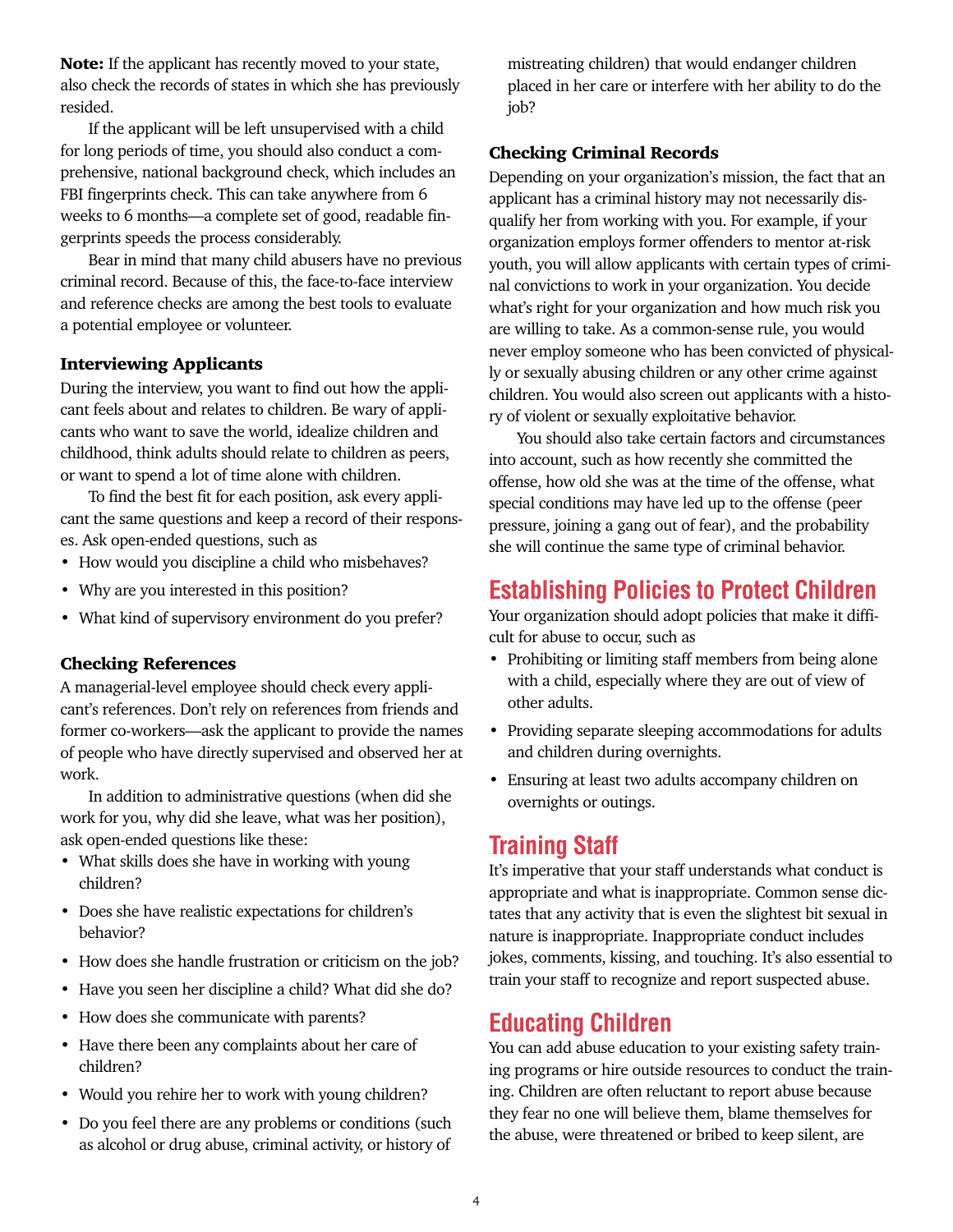embarrassed or ashamed, or are worried that they will get themselves or a loved one into trouble.

It's important to tell children that

- No one has the right to hurt them or touch them inappropriately.
- They can say "no" to requests that make them uncomfortable, even if the request is from a family member or friend.
- They must tell a trusted adult about any form of abuse and that they will not be punished for telling.
- The abuse is not their fault.

### **Designing and Using Facilities**

Your facility, when it is properly designed and used, can make it difficult for a potential abuser to mistreat the children in your care. Some guidelines follow.

- Don't let visitors, including relatives of staff members and volunteers, wander around the facility unsupervised.
- Have all visitors sign in, including parents.
- Lock doors to closets, rooms, and other areas when they are not in use.
- Install and maintain bright lights in hallways, walkways, and parking areas.
- Don't allow digital cameras in changing areas and bathrooms.
- Prune trees and shrubs to prevent potential abusers from hiding behind them and attacking a child.
- Provide separate shower facilities or schedule different shower times for staff and children.
- Design toilet facilities for young children that provide privacy for children and permit observation of adult helpers. Some facilities use child-sized stalls that shield the child but not the adult.

## **Managing the Media**

If someone in your organization is accused of child abuse, managing the media is imperative. The vast majority of news people are sensitive and interested in getting the facts; however, the media can easily paint a negative picture of your organization if you give them the tools to do so. You can prevent negative media coverage by having a media crisis management plan in place before an incident occurs.

### **Media Crisis Management Plan**

Your plan should, first and foremost, designate your organization's spokesperson. It should also clearly convey how you will

- Conduct your internal investigation.
- Determine what you will say to the media (what should and shouldn't be disclosed).
- Provide information to your staff and the media (for example, through written responses, interviews).
- Maintain a communications log for follow-up actions.

#### Spokesperson's Responsibilities

The spokesperson's primary responsibility is to present your organization's message to the media. The spokesperson need not be the director, but should have both credibility and knowledge of your organization. All media questions and reporters should be directed to the spokesperson; other members of your staff should not talk to the media without speaking with the spokesperson first. The spokesperson you choose should have previous experience with the media and with giving interviews.

#### Interview Do's and Don'ts

- Do respond to the media's requests for information as soon as possible.
- Do state the facts clearly and concisely.
- Do show concern for those involved.
- Do get your message across in the first few sentences.
- Do correct any false statements or misinterpretations a reporter may make.
- Don't say "No comment." The audience assumes guilt. A better response is something like, "We're helping the authorities investigate the incident, and we're still gathering the facts."
- Don't ask to speak "off the record." Everything you say to a reporter can be quoted.
- Don't keep talking just to fill the silence. Deliver your message, then wait for the next question.
- Don't make up an answer. If you don't know the answer, find out, then call the reporter back.

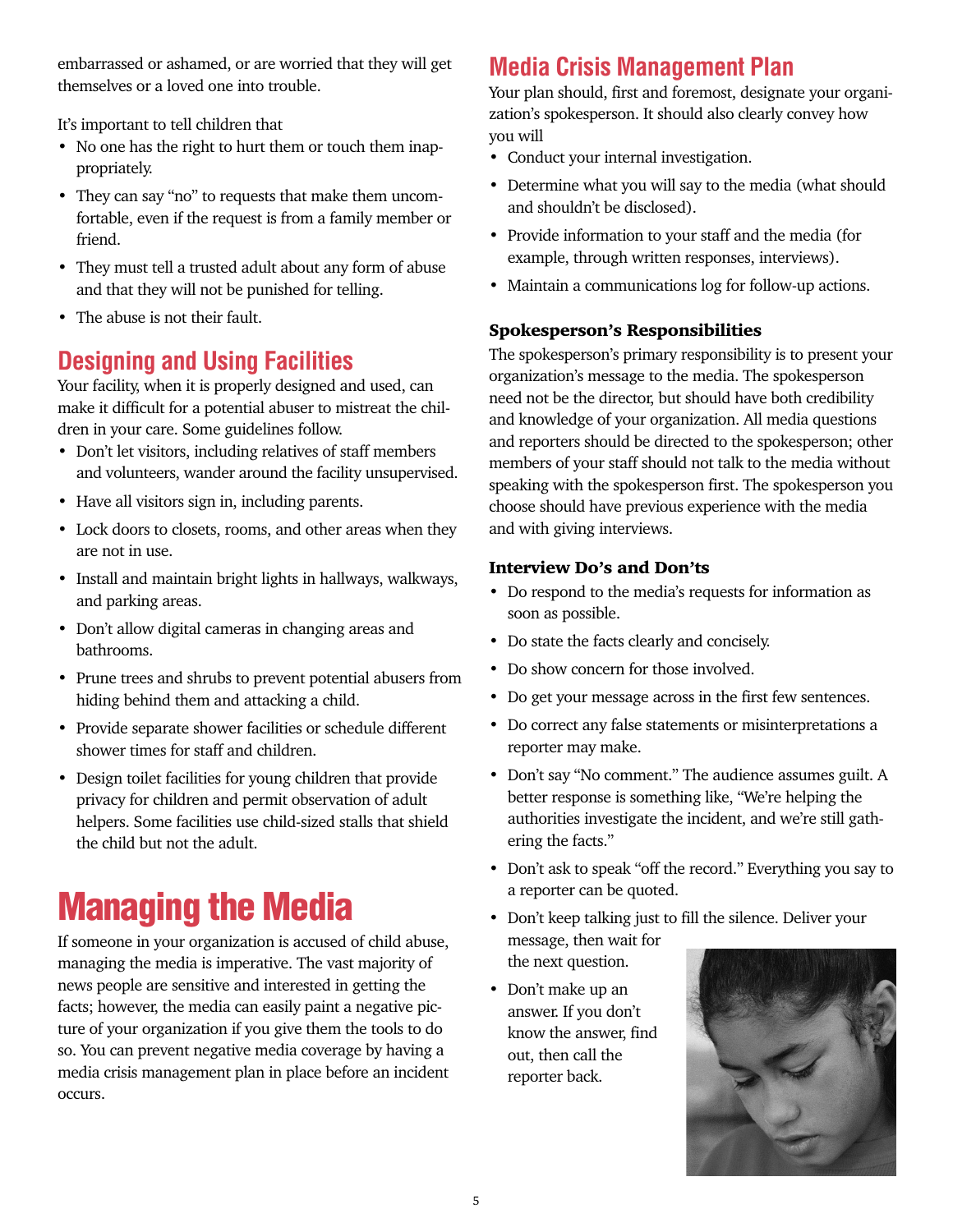### **Online Resources for Children and Youth-Serving Organizations**

The following web sites offer information on some of the topics covered in this guide.

#### American Professional Society on the Abuse of Children (APSAC)

#### www.apsac.org

Addresses all facets of the professional response to child maltreatment: prevention, assessment, intervention, and treatment. Provides a number of publications on child sexual abuse, including guidelines for practice, study guides, and the quarterly journal *Child Maltreatment*.

#### Center for the Prevention of Sexual and Domestic Violence (CPSDV)

#### www.cpsdv.org

Engages religious leaders in the task of ending abuse and serves as a bridge between religious and secular communities. Provides presentations and publications on sexual violence with an emphasis on education and prevention.

#### Childhelp USA

#### www.childhelpusa.org

Operates the Childhelp National Child Abuse Hotline, which provides 24-hour support, literature, and referral services. Offers several child advocacy centers and residential treatment programs, as well as related curricula and public service announcements.

#### Family Research Laboratory (FRL)

#### www.unh.edu/frl

Sponsors numerous studies on the extent and nature of sexual abuse and has produced many related publications, which are available to other researchers for analysis.

#### Kempe Perpetration Prevention Program www.kempecenter.org

Provides intervention to reduce the risk of children becoming sexually abusive by training educators, caregivers, and treatment providers. Oversees the National Adolescent Perpetration Network, which serves as a professional network for practitioners who work with sexually abusive youth. Sponsors annual national meetings and training conferences, provides referrals and publications, and fosters information sharing among its members

#### Mothers Against Sexual Abuse (MASA)

#### www.againstsexualabuse.org

Provides information and referrals to children and adult survivors of sexual abuse, non-offending parents, and family members of children who have been abused. Offers education programs to professionals and caregivers, and sponsors conferences.

#### National Center for Missing and Exploited Children

#### www.ncmec.org

Serves as a focal point in providing assistance to parents, children, law enforcement, schools, and the community in recovering missing children and raising public awareness about ways to help prevent child abduction, molestation, and sexual exploitation.

#### National Children's Advocacy Center (NCAC)

#### www.ncac-hsv.org

Provides prevention, intervention, and treatment services to physically and sexually abused children and their families within a child-focused team approach. Offers publications and training, and sponsors the annual National Symposium on Child Sexual Abuse.

#### The Safer Society Foundation

#### www.safersociety.org

Provides research, advocacy, and referrals for victims and survivors of sexual abuse, as well as for adult and adolescent offenders. Maintains a nationwide database of agencies, institutions, and individuals that provide resources or services related to child, adolescent, and adult sex offenders. Publishes research reports and books on sexual abuse issues for professionals, parents, survivors, and perpetrators.

#### Stop It Now!

#### www.stopitnow.com

Operates a toll-free referral helpline for perpetrators and their family and friends, and provides information and

publications about child sexual abuse, adult perpetrators, and children who are sexually abusive.

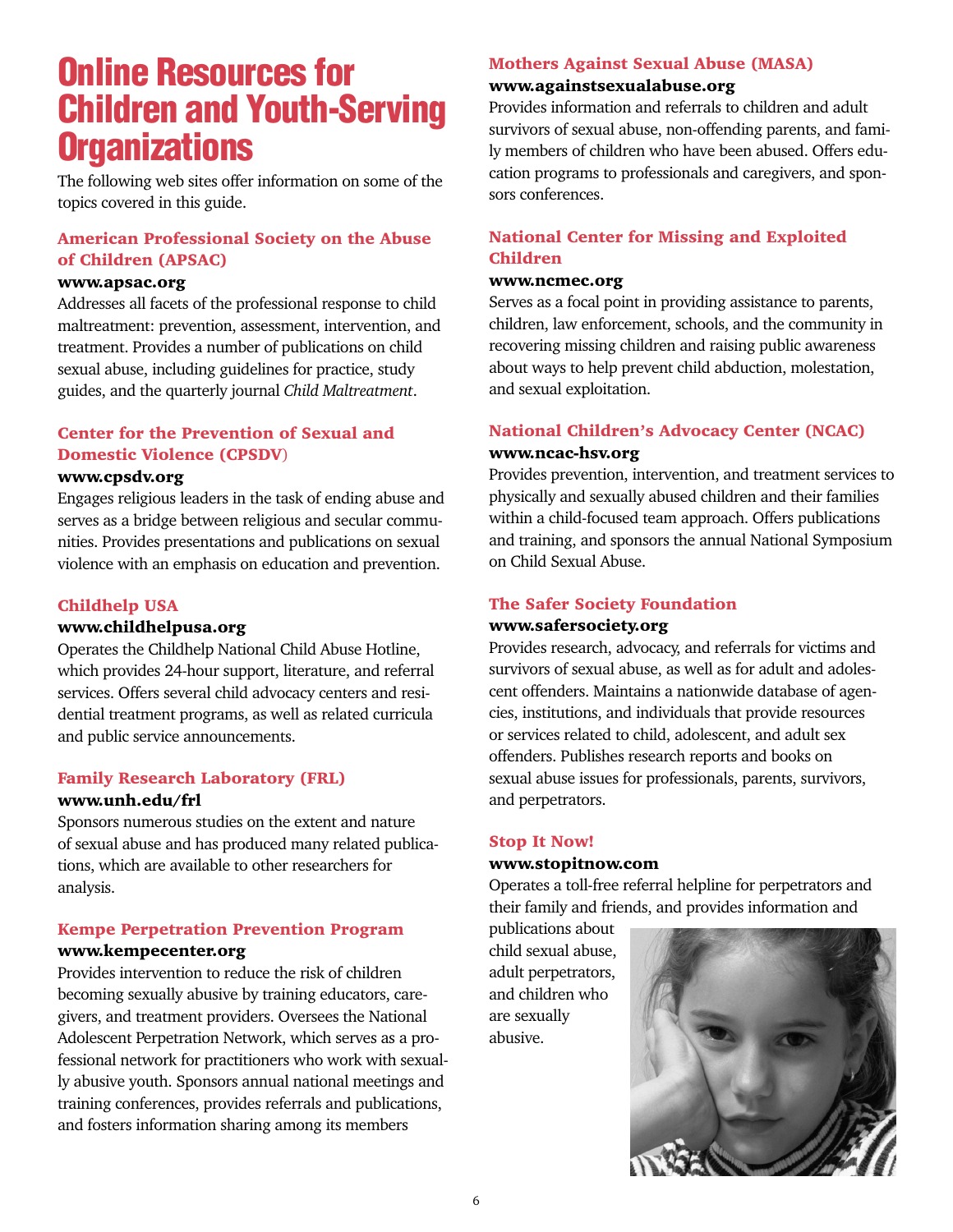

# **Child Abuse Internal Report Form**<br>Agency Information

| Address: <u>example and the contract of the contract of the contract of the contract of the contract of the contract of the contract of the contract of the contract of the contract of the contract of the contract of the cont</u> |                             |
|--------------------------------------------------------------------------------------------------------------------------------------------------------------------------------------------------------------------------------------|-----------------------------|
|                                                                                                                                                                                                                                      |                             |
|                                                                                                                                                                                                                                      |                             |
|                                                                                                                                                                                                                                      | <b>Incident Information</b> |
|                                                                                                                                                                                                                                      |                             |
|                                                                                                                                                                                                                                      |                             |
|                                                                                                                                                                                                                                      |                             |
|                                                                                                                                                                                                                                      |                             |
|                                                                                                                                                                                                                                      |                             |
|                                                                                                                                                                                                                                      |                             |
|                                                                                                                                                                                                                                      |                             |
|                                                                                                                                                                                                                                      |                             |
|                                                                                                                                                                                                                                      |                             |
|                                                                                                                                                                                                                                      |                             |
| Child's Statement, if any:                                                                                                                                                                                                           |                             |
|                                                                                                                                                                                                                                      |                             |
|                                                                                                                                                                                                                                      |                             |
|                                                                                                                                                                                                                                      |                             |
|                                                                                                                                                                                                                                      |                             |
|                                                                                                                                                                                                                                      |                             |
|                                                                                                                                                                                                                                      |                             |
|                                                                                                                                                                                                                                      |                             |
|                                                                                                                                                                                                                                      |                             |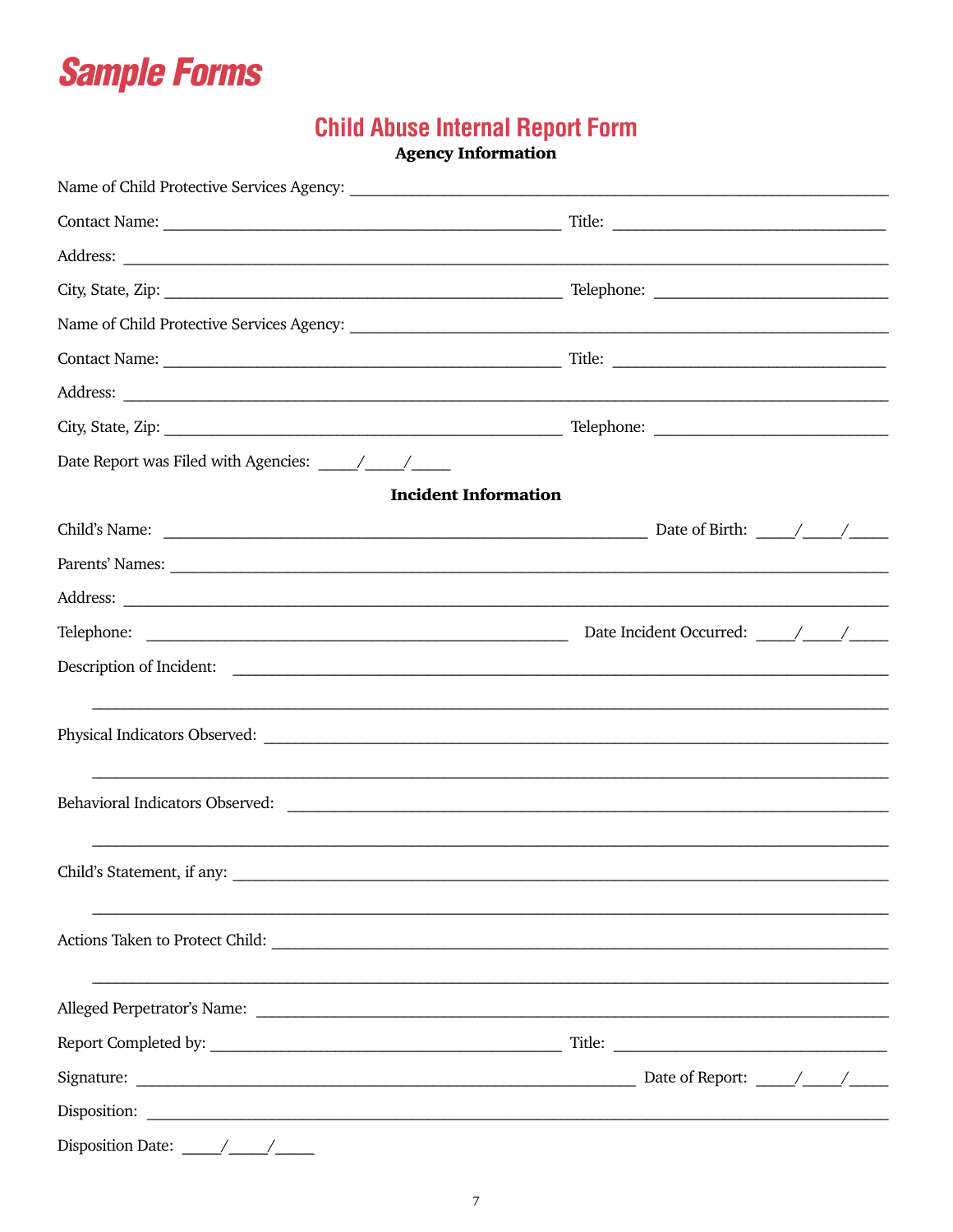### **Self-Assessment Checklist**

| UN AWUUUUNIUNII UNUUNIUL                                                                                       | <b>Yes</b> | <b>No</b> |
|----------------------------------------------------------------------------------------------------------------|------------|-----------|
|                                                                                                                |            |           |
| <b>Reporting Policies and Procedures</b>                                                                       |            |           |
| Do we have a written policy for reporting child abuse and neglect?                                             | ❏          | ◻         |
| Has child protective services reviewed and approved the policy?                                                | ⊔          | ப         |
| Are staff informed of this policy through:                                                                     |            |           |
| initial staff training?                                                                                        | ❏          | □         |
| in-service training?                                                                                           | ❏          | ❏         |
| employee manual?                                                                                               | ❏          | ◻         |
| posting the policy?                                                                                            | ❏          | □         |
| Do we have a procedure for reporting a suspected missing child?                                                | ◻          | □         |
| <b>Personnel Screening and Selection</b>                                                                       |            |           |
| Do we have a written policy for screening prospective staff and volunteers?                                    | ❏          | □         |
| Does our process include:                                                                                      |            |           |
| a written application?                                                                                         | □          | ◻         |
| personal interviews?                                                                                           | ❏          | □         |
| complete reference checks, including former supervisors?                                                       | ⊔          | ⊔         |
| criminal history and sex offender records' checks?                                                             | ❏          | □         |
| Is someone designated to receive, assess, and act on information                                               |            |           |
| obtained through background screenings?                                                                        | ❏          | □         |
| <b>Staff Training</b>                                                                                          |            |           |
| Do we teach staff and volunteers to identify child abuse?                                                      | □          | П         |
| Do we train staff and volunteers in stress management?                                                         | ❏          | □         |
| Do we train staff and volunteers in all aspects of child abuse, including:                                     |            |           |
| child-to-child abuse?                                                                                          | □          | П         |
| bathroom and changing room procedures?                                                                         | ❏          | □         |
| off-site trip supervision?                                                                                     | ❏          | ❏         |
| <b>Youth Training</b>                                                                                          |            |           |
| Do we teach the children how to protect themselves through:                                                    |            |           |
| orientation to behavior rules?                                                                                 | □          | l 1       |
| youth handbook?                                                                                                | ⊔          |           |
| teaching them where to go to report problems?                                                                  | □          |           |
| Do we have safety programs for all age groups?                                                                 | □          | l 1       |
|                                                                                                                |            |           |
| <b>Staff Supervision and Management</b><br>Do we have a written code of conduct for staff and volunteers that: |            |           |
|                                                                                                                |            |           |
| prohibits corporal punishment?                                                                                 | □          |           |
| prohibits other behaviors that might endanger children?                                                        | ⊔          |           |
| states clear penalties for abusive behavior?                                                                   | □          | ⊓         |
| Are staff and volunteers informed of this code through:                                                        |            |           |
| initial staff/volunteer orientation?                                                                           | ப          |           |
| in-service training?                                                                                           | □          |           |
| employee manual?                                                                                               | ⊔          |           |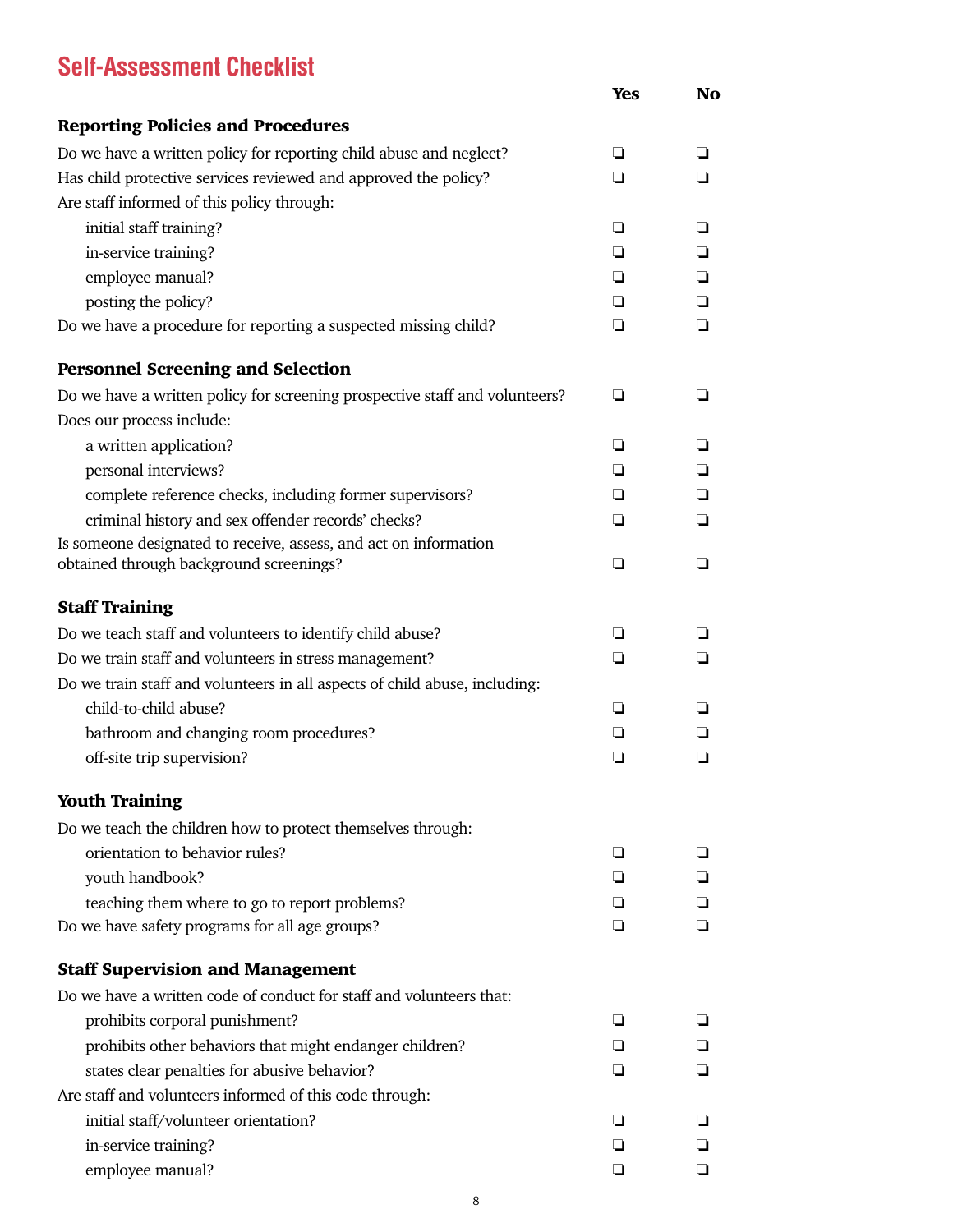### *Self-Assessment Checklist Cont.*

|                                                                                                                                             | <b>Yes</b> | No |
|---------------------------------------------------------------------------------------------------------------------------------------------|------------|----|
| Do our policies and practices:                                                                                                              |            |    |
| limit situations in which a child is isolated with an adult?                                                                                | ❏          | ❏  |
| limit situations in which a child is isolated with another child?                                                                           | ❏          | ❏  |
| cover supervision of visitors to our facility?                                                                                              | ❏          | ❏  |
| <b>Working with Parents</b>                                                                                                                 |            |    |
| Do we encourage parental involvement in our program?                                                                                        | ❏          | ❏  |
| Do we keep records of custody orders and honor them?                                                                                        | ❏          | ❏  |
| Are parents provided information on:                                                                                                        |            |    |
| behavior expectations and penalties?                                                                                                        | ❏          | ❏  |
| staff supervision ratios and training?                                                                                                      | ❏          | ❏  |
| clear descriptions of activities?                                                                                                           | ◻          | ❏  |
| pickup and drop-off procedures (including open door policies)?                                                                              | ❏          | ◻  |
| <b>Working with the Community</b>                                                                                                           |            |    |
| Do we have a community support team including:                                                                                              |            |    |
| child psychologist?                                                                                                                         | ❏          | ❏  |
| tort law attorney?                                                                                                                          | ❏          | ❏  |
| contact person within child protective services?                                                                                            | ◻          | ❏  |
| Do we have a secure, designated alternate location for parents to meet<br>children should our facility be deemed unsafe for parent pickups? | ❏          | ❏  |
| <b>Facility Design and Access</b>                                                                                                           |            |    |
| Have we reviewed our facility design and access procedures with a                                                                           |            |    |
| crime prevention specialist (local law enforcement)?                                                                                        | ❏          | ◻  |
| Do all children and visitors enter through an entrance that is monitored?                                                                   | ◻          | ◻  |
| Are closets and rooms locked when not in use?                                                                                               | ◘          | ❏  |
| Have we considered how bathrooms and outside play areas could be<br>made safer for children through:                                        |            |    |
| increased monitoring?                                                                                                                       | n          |    |
| a more open design to improve quick-checks and eliminate blind spots?                                                                       | ◻          | ❏  |
| <b>Crisis Management</b>                                                                                                                    |            |    |
| Do we have a crisis management plan that includes:                                                                                          |            |    |
| designated spokesperson for the organization?                                                                                               | ◻          | ◻  |
| specific contacts for seeking medical/psychological                                                                                         |            |    |
| assistance for those injured?                                                                                                               | ❏          | ப  |
| parent notification plan?                                                                                                                   | ◻          | ◻  |
| source of emergency communication equipment that will                                                                                       |            |    |
| not be overwhelmed by incoming calls?                                                                                                       | ப          |    |
| press response plan and information kit?                                                                                                    | ❏          | ❏  |

Checklist adapted from *Child &Safety Protection: A Prevention Guidebook for Boys and Girls Clubs*. 2000.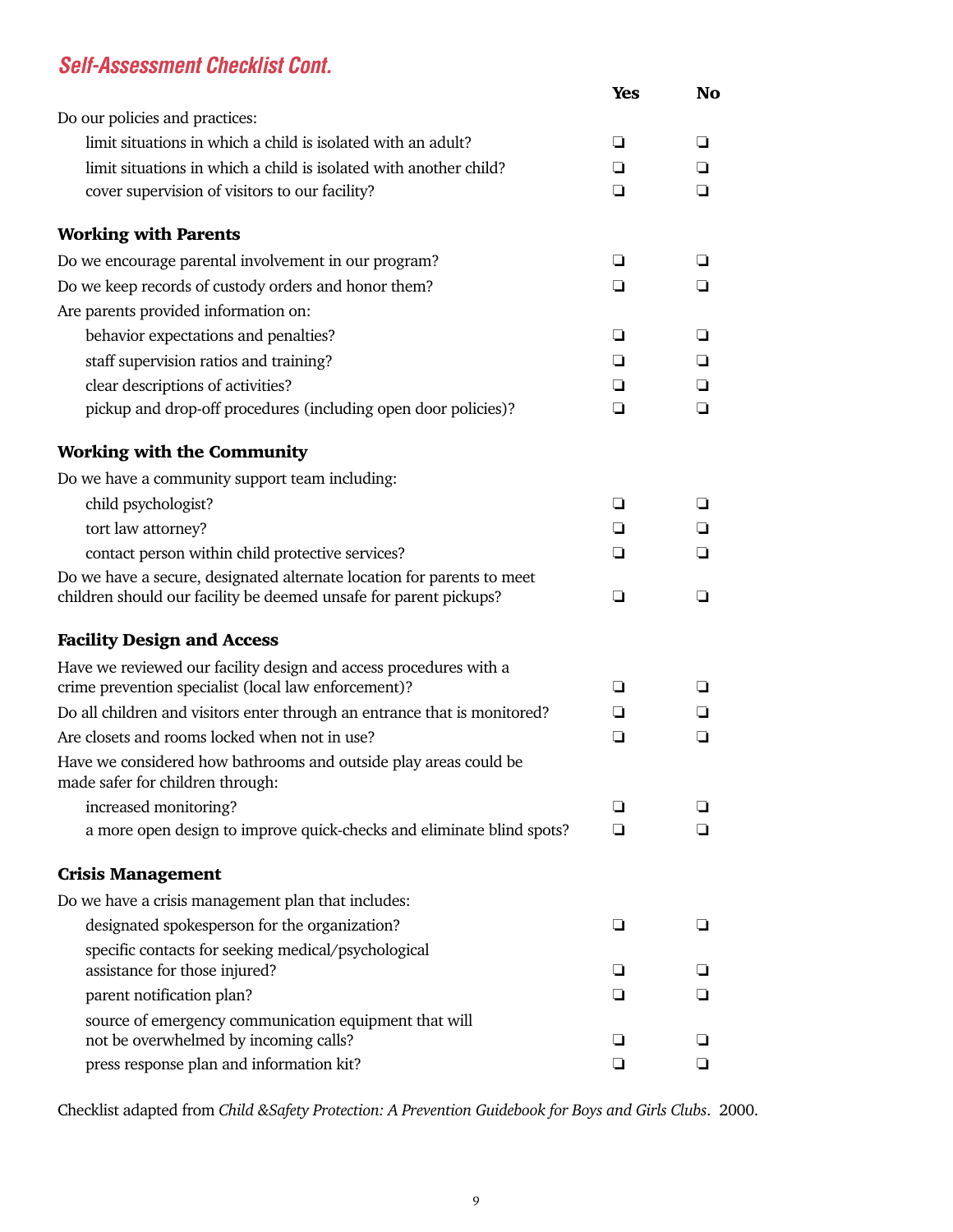### **Employment Application for Staff and Volunteers**

#### Statement of Practice

|                                        | To ensure the safety and well-being of youth served at ________________, we will investigate the accuracy of the data you        |                                                                    |                                                                                                                       |                |              |                |                                           |
|----------------------------------------|----------------------------------------------------------------------------------------------------------------------------------|--------------------------------------------------------------------|-----------------------------------------------------------------------------------------------------------------------|----------------|--------------|----------------|-------------------------------------------|
|                                        | provide in this application before we consider you for a staff or volunteer position. Our investigation will include, but is not |                                                                    |                                                                                                                       |                |              |                |                                           |
|                                        | limited to, checking references with previous employers, the military, schools and colleges, volunteer organizations, civic      |                                                                    |                                                                                                                       |                |              |                |                                           |
| groups, and law-enforcement agencies.  |                                                                                                                                  |                                                                    |                                                                                                                       |                |              |                |                                           |
|                                        |                                                                                                                                  |                                                                    |                                                                                                                       |                |              |                |                                           |
|                                        |                                                                                                                                  |                                                                    |                                                                                                                       |                |              |                |                                           |
|                                        |                                                                                                                                  | <b>Personal Information</b>                                        |                                                                                                                       |                |              |                |                                           |
|                                        |                                                                                                                                  |                                                                    |                                                                                                                       |                |              |                |                                           |
|                                        |                                                                                                                                  |                                                                    |                                                                                                                       |                |              |                |                                           |
|                                        |                                                                                                                                  |                                                                    |                                                                                                                       |                |              |                |                                           |
|                                        |                                                                                                                                  |                                                                    |                                                                                                                       |                |              |                |                                           |
|                                        |                                                                                                                                  |                                                                    |                                                                                                                       |                |              |                |                                           |
|                                        | May we call you at work? $\square$ Yes $\square$ No Are you at least 18 years old? $\square$ Yes $\square$ No                    |                                                                    |                                                                                                                       |                |              |                |                                           |
|                                        | Do you possess a valid _____ (state) Driver's License? □ Yes □ No                                                                |                                                                    |                                                                                                                       |                |              |                |                                           |
|                                        | Have you ever been bonded?  Q Yes Q No If yes, where: ___________________________                                                |                                                                    |                                                                                                                       |                |              |                |                                           |
|                                        | In case of emergency, please notify (name, relationship, and telephone number):                                                  |                                                                    |                                                                                                                       |                |              |                |                                           |
|                                        | Are you prevented from lawful employment in the U.S. due to Visa or Immigration status?                                          |                                                                    |                                                                                                                       |                |              | $\Box$ Yes     | $\square$ No                              |
|                                        |                                                                                                                                  |                                                                    |                                                                                                                       |                |              |                |                                           |
|                                        | From : $\qquad$ / To: $\qquad$ / Discharge:                                                                                      |                                                                    | <u> 1980 - Jan Barbara Barbara, prima prima prima prima prima prima prima prima prima prima prima prima prima pri</u> |                |              |                |                                           |
|                                        | Have you ever been convicted of a crime other than a minor traffic violation? $\Box$ Yes $\Box$ No                               |                                                                    |                                                                                                                       |                |              |                |                                           |
|                                        |                                                                                                                                  |                                                                    |                                                                                                                       |                |              |                |                                           |
|                                        |                                                                                                                                  | <b>Education</b>                                                   |                                                                                                                       |                |              |                |                                           |
| <b>Type of School</b>                  | <b>School Name</b>                                                                                                               | Location                                                           |                                                                                                                       |                |              |                | Years Completed Diploma/Degree            |
| High School                            |                                                                                                                                  |                                                                    | 9                                                                                                                     | 10             | 11           | 12             |                                           |
| College/University                     |                                                                                                                                  |                                                                    | $\mathbf{1}$                                                                                                          | $\overline{2}$ | 3            | $\overline{4}$ |                                           |
| Graduate/Professional                  |                                                                                                                                  | <u> 1989 - Jan Samuel Barbara, margaret eta idazlea (h. 1989).</u> | $\mathbf{1}$                                                                                                          | $\overline{2}$ | $\mathbf{3}$ | $\overline{4}$ | <u> 1989 - Andrea Barbara, poeta espa</u> |
| Special Skills, Training, and Hobbies: |                                                                                                                                  |                                                                    |                                                                                                                       |                |              |                |                                           |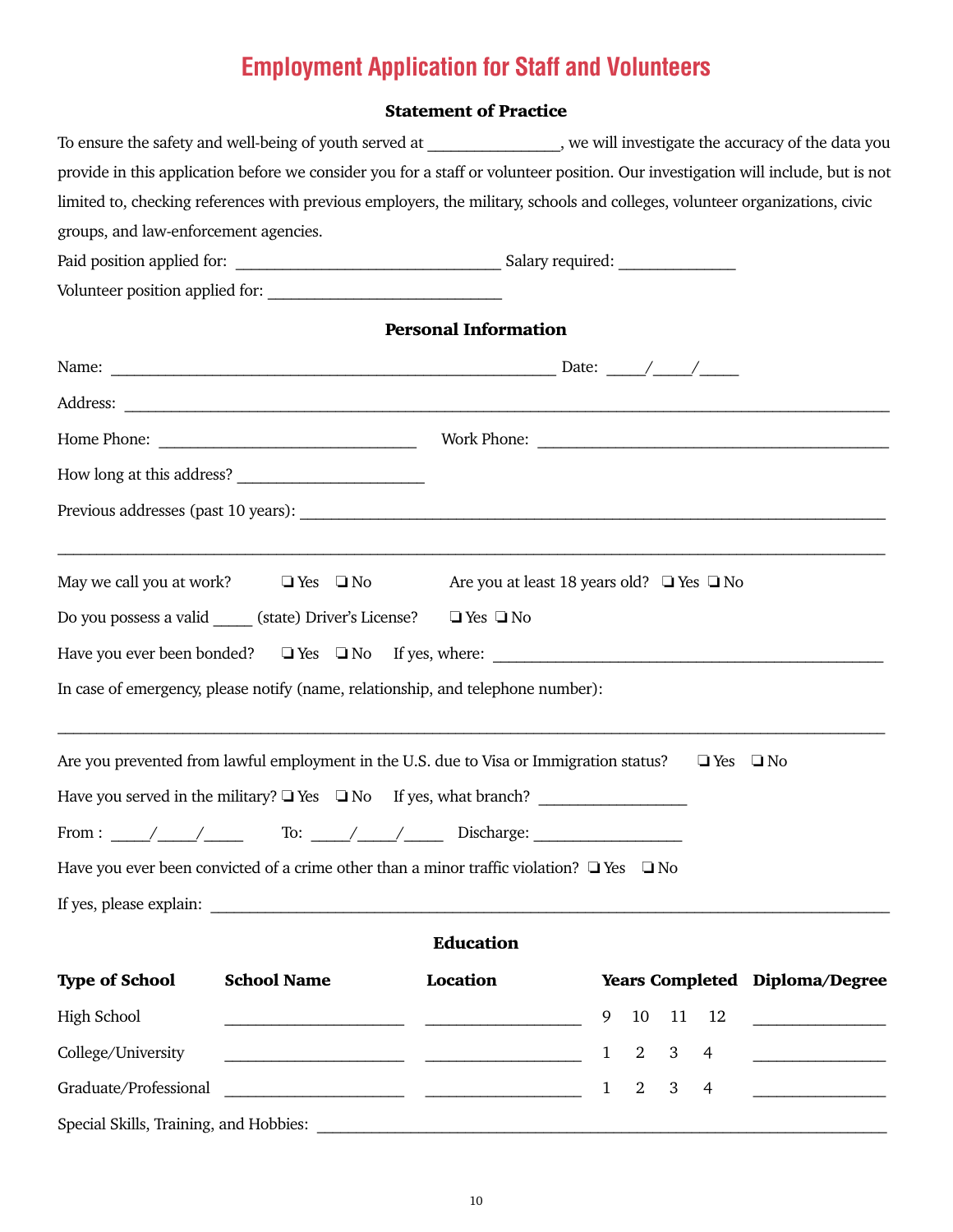#### **Professional References**

| List the names and telephone numbers for three professional references.                            |  |                                                                                                                         |                   |             |
|----------------------------------------------------------------------------------------------------|--|-------------------------------------------------------------------------------------------------------------------------|-------------------|-------------|
| Name<br>Company                                                                                    |  |                                                                                                                         | Telephone         | Years Known |
|                                                                                                    |  | <u> The Communication of the Communication of the Communication of the Communication of the Communication of the Co</u> |                   |             |
|                                                                                                    |  |                                                                                                                         |                   |             |
|                                                                                                    |  | <b>Employment or Volunteer Experience</b>                                                                               |                   |             |
| Start with your current or last job or volunteer organization. Use additional sheets if necessary. |  |                                                                                                                         |                   |             |
|                                                                                                    |  |                                                                                                                         |                   |             |
| Address:                                                                                           |  |                                                                                                                         |                   |             |
| Employed From: $\frac{1}{\sqrt{1-\frac{1}{2}}}$ To: $\frac{1}{\sqrt{1-\frac{1}{2}}}$               |  |                                                                                                                         |                   |             |
|                                                                                                    |  |                                                                                                                         |                   |             |
|                                                                                                    |  |                                                                                                                         |                   |             |
|                                                                                                    |  |                                                                                                                         |                   |             |
|                                                                                                    |  |                                                                                                                         |                   |             |
|                                                                                                    |  |                                                                                                                         |                   | Telephone:  |
|                                                                                                    |  |                                                                                                                         |                   |             |
|                                                                                                    |  |                                                                                                                         |                   |             |
|                                                                                                    |  |                                                                                                                         |                   |             |
| Title: $\frac{1}{\sqrt{1-\frac{1}{2}}\left(\frac{1}{2}-\frac{1}{2}\right)}$                        |  | Type of Business:                                                                                                       |                   |             |
| Duties Performed:                                                                                  |  |                                                                                                                         |                   |             |
|                                                                                                    |  |                                                                                                                         |                   |             |
|                                                                                                    |  |                                                                                                                         |                   |             |
|                                                                                                    |  |                                                                                                                         |                   |             |
|                                                                                                    |  |                                                                                                                         |                   |             |
|                                                                                                    |  |                                                                                                                         |                   | Supervisor: |
|                                                                                                    |  |                                                                                                                         |                   |             |
|                                                                                                    |  |                                                                                                                         | Type of Business: |             |
| Duties Performed:                                                                                  |  |                                                                                                                         |                   |             |
|                                                                                                    |  |                                                                                                                         |                   |             |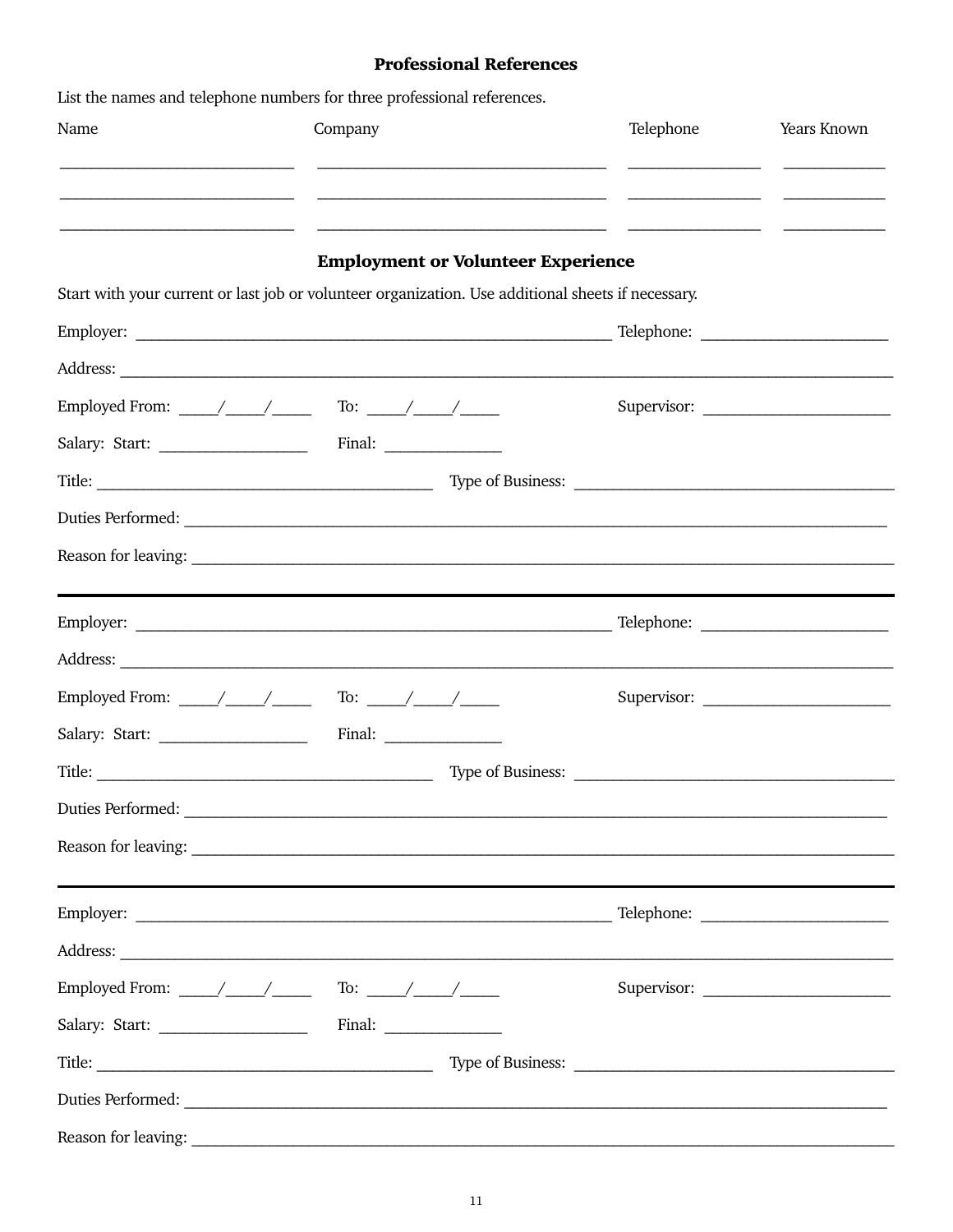#### For Volunteers Only

| What do you hope to gain through your volunteer experience?<br><u>Letter contract and the substantial of the substantial of the substantial of the substantial of the substantial of the substantial of the substantial of the sub</u> |                      |  |  |
|----------------------------------------------------------------------------------------------------------------------------------------------------------------------------------------------------------------------------------------|----------------------|--|--|
| ,我们也不会有什么。""我们的人,我们也不会有什么?""我们的人,我们也不会有什么?""我们的人,我们也不会有什么?""我们的人,我们也不会有什么?""我们的人                                                                                                                                                       |                      |  |  |
| Can you make a commitment to this program for at least one year?                                                                                                                                                                       | $\Box$ Yes $\Box$ No |  |  |
|                                                                                                                                                                                                                                        |                      |  |  |
|                                                                                                                                                                                                                                        |                      |  |  |
| Do you have your own transportation? $\Box$ Yes $\Box$ No                                                                                                                                                                              |                      |  |  |
| Do you have liability insurance? $\Box$ Yes $\Box$ No                                                                                                                                                                                  |                      |  |  |
| Have you had any experience with adults or children with problems?                                                                                                                                                                     | $\Box$ Yes $\Box$ No |  |  |
|                                                                                                                                                                                                                                        |                      |  |  |
|                                                                                                                                                                                                                                        |                      |  |  |
|                                                                                                                                                                                                                                        |                      |  |  |
| Have you ever been exposed to an incident of child abuse or neglect?<br>$\Box$ Yes $\Box$ No                                                                                                                                           |                      |  |  |
|                                                                                                                                                                                                                                        |                      |  |  |
|                                                                                                                                                                                                                                        |                      |  |  |

#### Authorization to Release Information

| I certify that I have and will provide information throughout the hiring/recruitment process, including on this application |                                                                    |
|-----------------------------------------------------------------------------------------------------------------------------|--------------------------------------------------------------------|
| for paid or volunteer employment and in interviews with                                                                     | that is true,                                                      |
| correct, and complete to the best of my knowledge. I certify that I have and will answer all questions to the best of my    |                                                                    |
| ability and that I have not and will not withhold any information that would unfavorably affect my application for paid or  |                                                                    |
| volunteer employment. I understand that misrepresentations or omissions may be cause for my immediate rejection as an       |                                                                    |
| applicant for a position with                                                                                               | or my termination from a paid or volunteer position if I am hired. |

I hereby consent to permit to contact anyone it deems appropriate to investigate or verify any information provided by me to discuss my suitability for paid or volunteer employment, background, past performance, education, or related matters. I expressly give my consent to any discussions regarding the foregoing, and I voluntarily and knowingly waive all rights to bring an action for defamation, invasion of privacy, or similar causes of action against anyone providing or seeking such information.

Applicant's Signature: \_\_\_\_\_\_\_\_\_\_\_\_\_\_\_\_\_\_\_\_\_\_\_\_\_\_\_\_\_\_\_\_\_\_\_\_\_\_\_\_\_\_\_\_\_\_ Date: \_\_\_\_\_/\_\_\_\_\_/\_\_\_\_\_